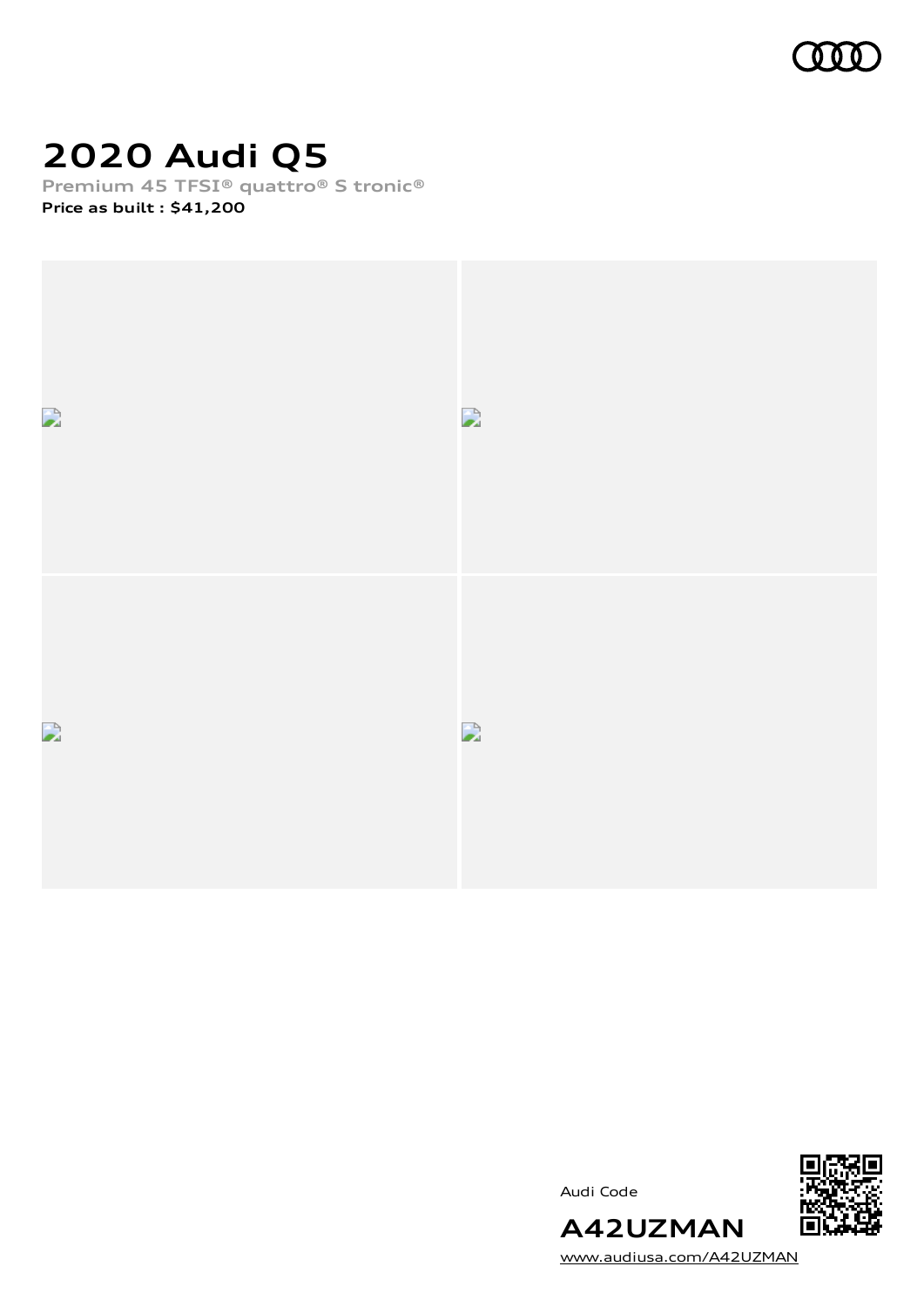# **Summary**

#### **Audi 2020 Audi Q5** Premium 45 TFSI® quattro® S tronic®

**Price as buil[t](#page-8-0)** \$41,200

### **Exterior colour**

Brilliant Black

### D

### **Further Information**

|                 | No           |
|-----------------|--------------|
| Mileage         | 25,785 miles |
| Type of vehicle | Used car     |

**Warranty**

### **Interior colour**

| Seats     | Nougat Brown |
|-----------|--------------|
| Dashboard | Black        |
| Carpet    | Black        |
| Headliner | Black        |

#### **Audi Code** A42UZMAN

**Your configuration on www.audiusa.com** [www.audiusa.com/A42UZMAN](https://www.audiusa.com/A42UZMAN)

**Commission number** d79a33f20a0e09b1633e

### **Technical Specifications**

Engine type 2.0-liter four-cylinder Displacement/Bore and 1,984/82.5 x 92.8 cc/mm stroke Torque 273 lb-ft@rpm Top track speed 130 mph mph Acceleration (0 - 60 mph) 5.9 seconds seconds Recommended fuel Premium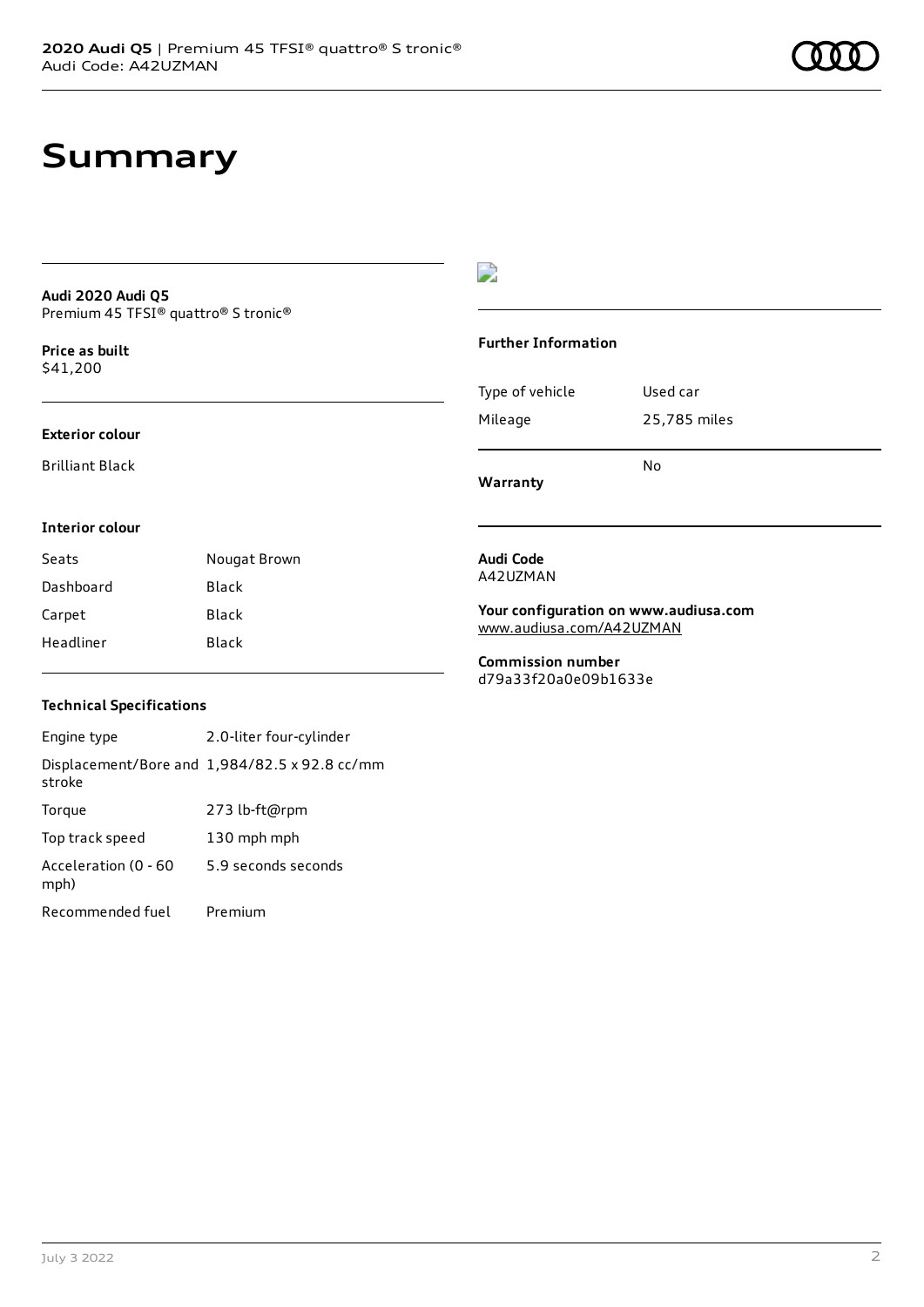

# **Standard features**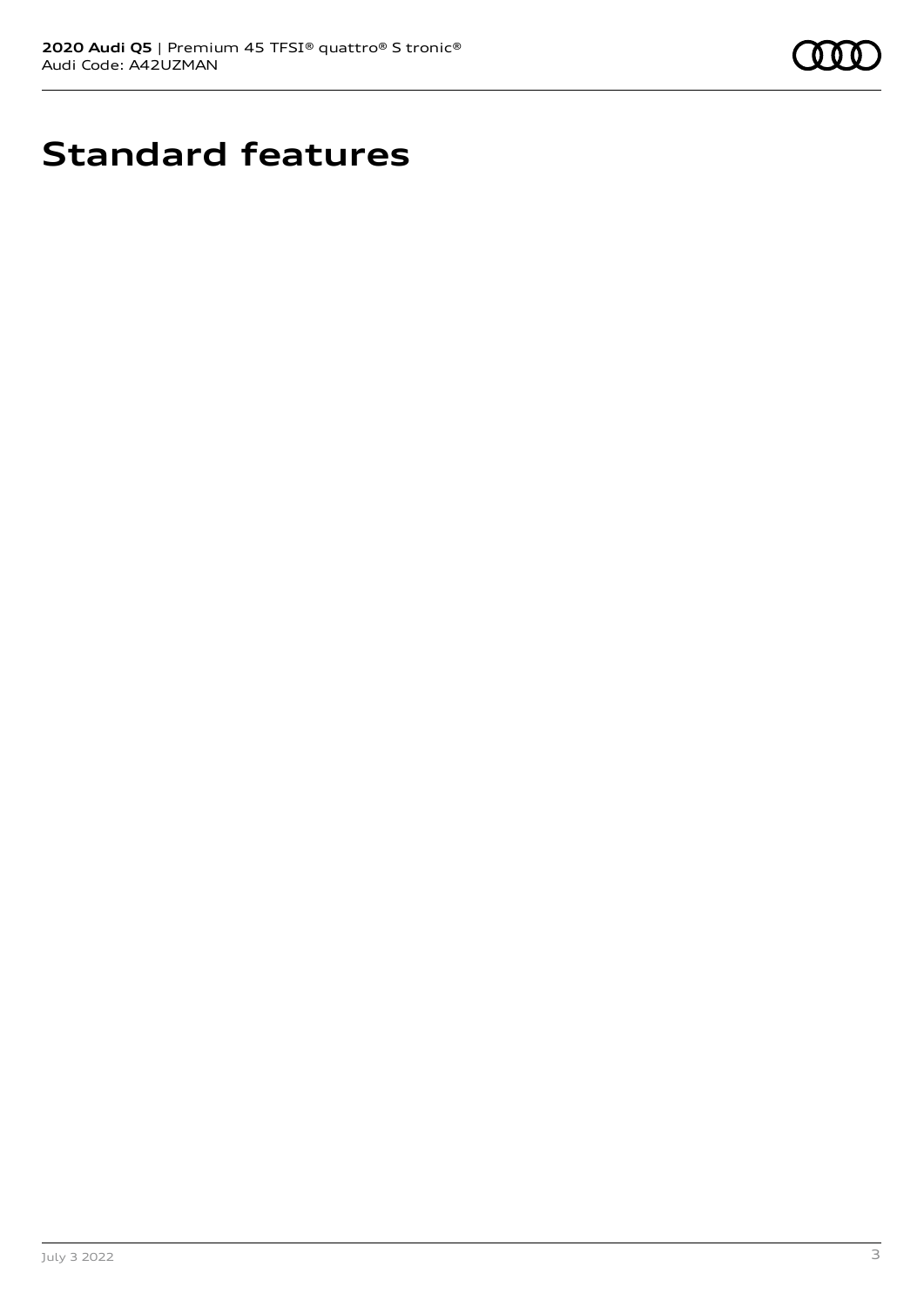# **Dealer remarks**

2020 Audi Q5 Premium quattro PREMIUM, CLEAN CARFAX, ONE OWNER, Audi Advanced Key, Audi Phone Box, Audi Pre Sense Rear, Audi Side Assist, Auto-Dimming Power Folding Exterior Mirrors, Convenience Package, Convenience Plus Package, Driver Seat Memory, Parking System Plus (Front/Rear Acoustic Sensors), SiriusXM All Access Service.

CARFAX One-Owner. Clean CARFAX. 22/28 City/Highway MPG

WELCOME, WE ARE A PROUD MEMBER OF THE WELL RESPECTED PENSKE ORGANIZATION WHOSE NAME HAS BEEN SERVING LOCAL COMMUNITIES WORLDWIDE WITH MUTUAL RESPECT AND AWARD-WINNING SERVICE FOR MANY YEARS. COMBINE PENSKE WITH AUDI'S PRESTIGIOUS HIGH PERFORMANCE VEHICLES AND YOU HAVE THE ULTIMATE DEALERSHIP TO PURCHASE OR LEASE YOUR NEXT VEHICLE. - Air Conditioning, Climate Control, Dual Zone Climate Control, Cruise Control, Tinted Windows, Power Steering, Power Windows, Power Mirrors, Leather Steering Wheel, Leather Shifter, Power Drivers Seat, Power Passenger Seat, Memory Seat Position, Roof Rack, Rear Air Conditioning, Phone, Clock, Tachometer, Digital Info Center, Homelink System, Tilt Steering Wheel, Telescoping Steering Wheel, Steering Wheel Radio Controls, Sunroof, Moonroof, Driver Airbag, Passenger Airbag, Side Airbags, Keyless Entry, Security System, ABS Brakes, Traction Control, Dynamic Stability, Rear Defogger, Fog Lights, Intermittent Wipers, AM/FM, Alloy Wheels, Leather Interior Surface, Convenience Package, Convenience Plus Package, 10 Speakers, Radio data system, Radio: Audi Sound System with 7 Display, SiriusXM All Access Service, Automatic temperature control, Audi Advanced Key, Power driver seat, Four wheel independent suspension, 4-Wheel Disc Brakes, Dual front impact airbags, Dual front side impact airbags, Emergency communication system, Front anti-roll bar, Low tire pressure warning, Occupant sensing airbag, Overhead airbag, Rear anti-roll bar, Power Liftgate, Audi Side Assist, Brake assist, Exterior Parking Camera Rear, Auto High-beam Headlights, Delay-off headlights, High intensity discharge headlights: Xenon plus, Auto-dimming door mirrors, Auto-Dimming Power Folding Exterior Mirrors, Bumpers: body-color, Heated door mirrors, Power door mirrors, Spoiler, Titanium Black Exterior Trim, Turn signal indicator mirrors, Aluminum Rhombus Inlays, Audi Pre Sense Rear, Auto-dimming Rear-View mirror, Black Headliner, Compass, Driver door bin, Driver vanity mirror, Front reading lights, Illuminated entry, Outside temperature display, Overhead console, Parking System Plus (Front/Rear Acoustic Sensors), Passenger vanity mirror, Rear reading lights, Rear seat center armrest, Telescoping steering wheel, Front Bucket Seats, Front Center Armrest, Front Sport Seats, Heated front seats, Leather Seating Surfaces, Split folding rear seat, Matte Black Roof Rails, Passenger door bin, Wheels: 19 5-Arm Pylon Matte Titanium Finish, Rain sensing wipers, Rear window wiper, 5.302 Axle Ratio, PREMIUM Aux. Audio Input, Bluetooth, Carpeted Floor Mats, Center Arm Rest, Child Proof Door Locks, Daytime Running Lights, Front Heated Seats, Heated Mirrors, HID Headlamps, Overhead Console, Power Lift Gate, Rear Fog Lamps, Rear Spoiler, Rear Spoiler, Rear Wipers, Remote Trunk Lid, Reverse Camera, Roll Stability Control, Side Curtain Airbags, Sliding Rear Window, Sport Seats, Tire Pressure Monitor, Vanity Mirrors -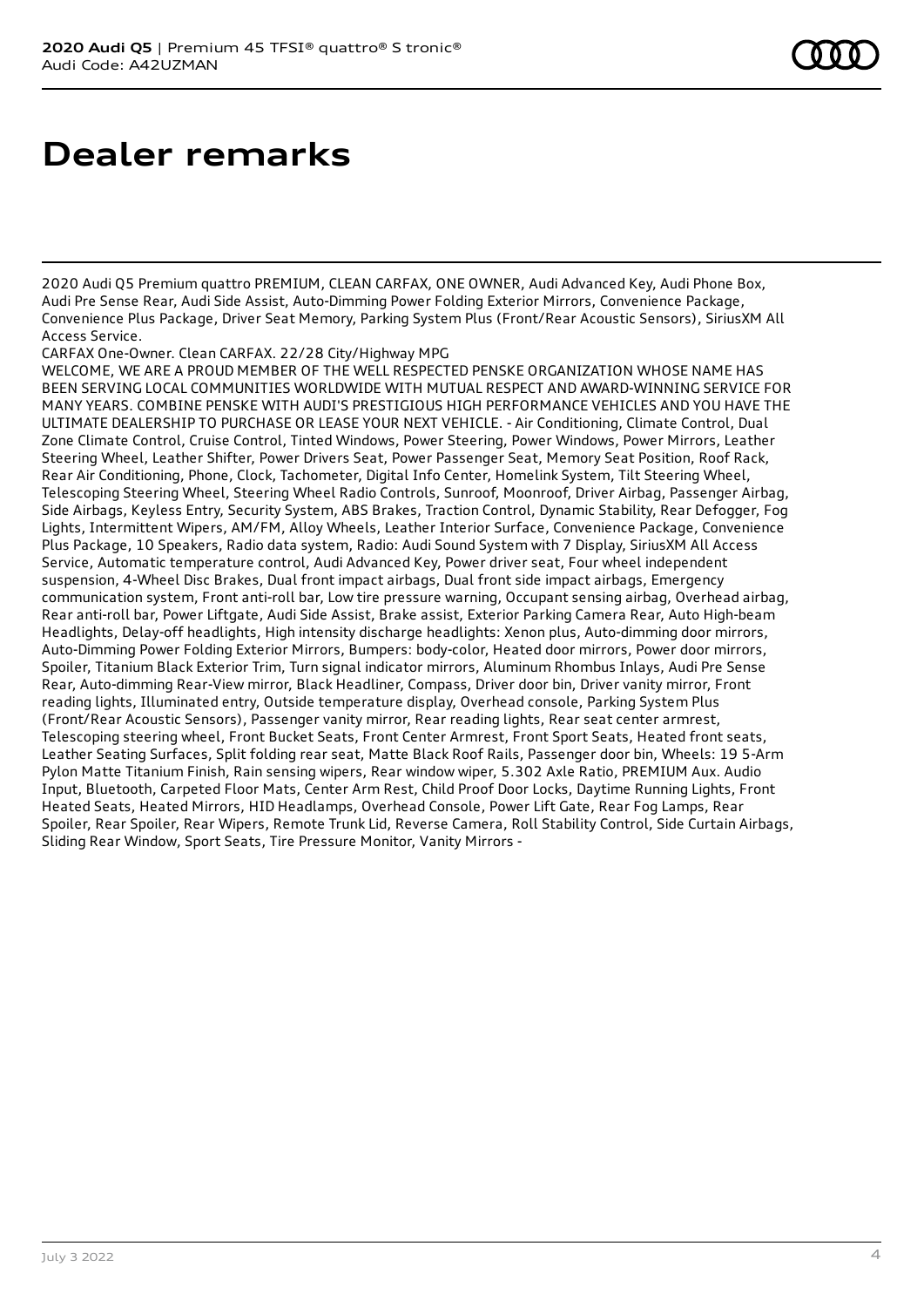# **Technical Specifications**

| Engineering   Performance                   |                                               | <b>Steering</b>                            |                      |
|---------------------------------------------|-----------------------------------------------|--------------------------------------------|----------------------|
| Engine type                                 | 2.0-liter four-cylinder                       | Steering type                              | Electromechanical    |
| Power Level                                 | 45                                            |                                            | system               |
| Displacement                                | 2.01                                          | Turning diameter, curb- 38.4 ft<br>to-curb |                      |
| Max. output ps/hp                           | 248 @ rpm                                     | Steering ratio                             | 15.8:1               |
| Towing capacity                             | 4,400-lb lb                                   |                                            |                      |
| Torque                                      | 273 lb-ft@rpm                                 | Suspension                                 |                      |
| Valvetrain                                  | 16-valve DOHC with Audi valvelift<br>system   | Front axle                                 | Five-link front susp |
| Acceleration (0 - 60<br>mph)                | 5.9 seconds seconds                           | Rear axle                                  | Five-link rear suspe |
| Engine block                                | Cast-iron                                     |                                            |                      |
| Induction/fuel injection Turbocharged/TFSI® |                                               | <b>Brakes</b>                              |                      |
| Cylinder head                               | Aluminum-alloy                                | Front brakes                               | 13.3 (ventilated dis |
| stroke                                      | Displacement/Bore and 1,984/82.5 x 92.8 cc/mm | Rear brakes                                | 13.0 (ventilated dis |
| Top track speed                             | 130 mph mph                                   | <b>Body</b>                                |                      |

### **Electrical system**

| Alternator | 110-150 A   |
|------------|-------------|
| Battery    | 420 A/75 Ah |

### **Transmission | Drivetrain**

| Drivetrain type | quattro <sup>®</sup> all-wheel drive with ultra <sup>®</sup><br>technology |
|-----------------|----------------------------------------------------------------------------|
| Transmission    | Seven-speed S tronic <sup>®</sup> dual-clutch<br>automatic transmission    |

### **(1/2)**

| Steering type                              | Electromechanical power steering<br>system                           |
|--------------------------------------------|----------------------------------------------------------------------|
| Turning diameter, curb- 38.4 ft<br>to-curb |                                                                      |
| Steering ratio                             | 15.8:1                                                               |
| <b>Suspension</b>                          |                                                                      |
| Front axle                                 | Five-link front suspension                                           |
| Rear axle                                  | Five-link rear suspension                                            |
| <b>Brakes</b>                              |                                                                      |
| <b>Front brakes</b>                        | 13.3 (ventilated disc) in                                            |
| Rear brakes                                | 13.0 (ventilated disc) in                                            |
| <b>Body</b>                                |                                                                      |
| Material                                   | Multi-material body construction<br>(steel and aluminum composition) |
| <b>Warranty   Maintenance</b>              |                                                                      |
| Warranty                                   | 4-year/50,000-mile Audi New                                          |

Vehicle Limited Warranty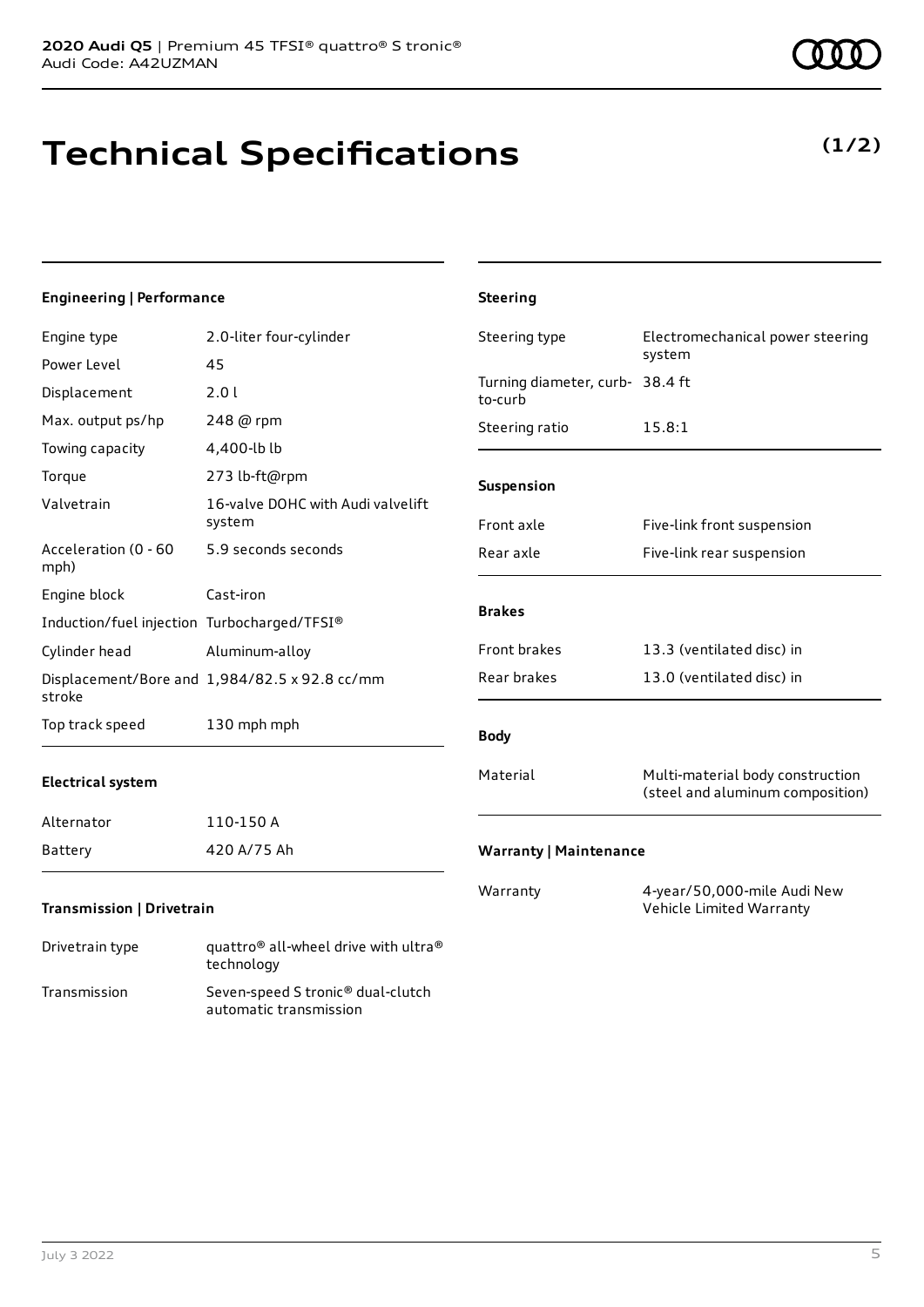# **Technical Specifications**

### **Exterior Measurements**

| Height                           | 65.3 in  |
|----------------------------------|----------|
| Overall width without<br>mirrors | 74.5 in  |
| Length                           | 183.6 in |
| Wheelbase                        | 111.0 in |
| Drag coefficient                 | 0.32 Cw  |
| Overall width with<br>mirrors    | 84.3 in  |
| Track rear                       | 63.3 in  |
| Track front                      | 63.6 in  |
| Curb weight                      | 4045 lb  |
| Ground clearance,<br>loaded      | 8.2 in   |

### **Interior measurements**

| Seating capacity                          | 5                      |
|-------------------------------------------|------------------------|
| Shoulder room, rear                       | 56.5 in                |
| Head room with front<br>sunroof           | 40.2 in                |
| Leg room, rear                            | 37.8 in                |
| Shoulder room, front                      | 57.7 in                |
| Head room with rear<br>sunroof            | 37.7 in                |
| Head room, rear                           | 39.3 in                |
| Leg room, front                           | 41.0 in                |
| Head room, front                          | 41.7 in                |
| Cargo volume, rear<br>seatbacks up/folded | 25.1/53.1 cu ft, cu ft |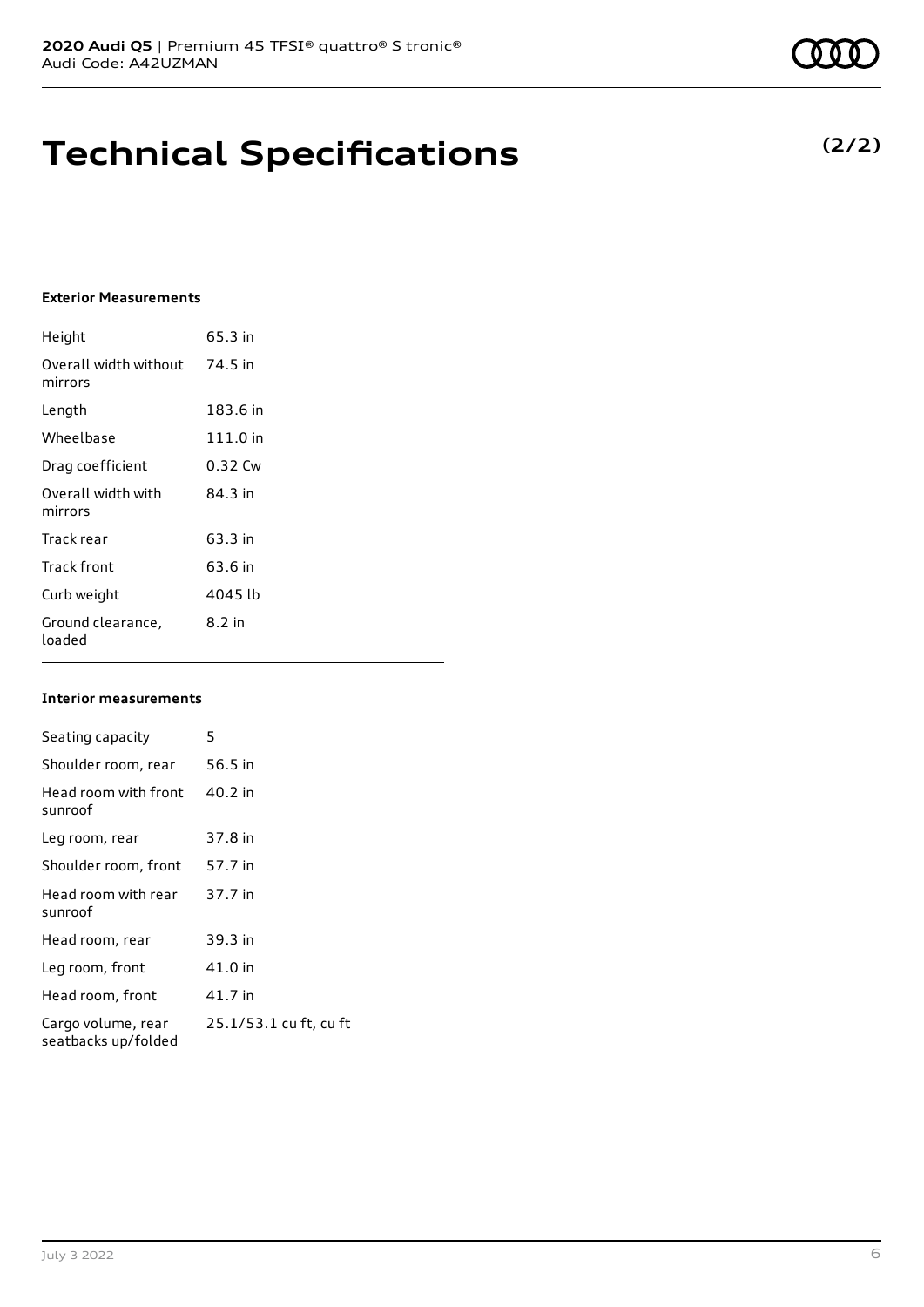### **Consumption- and emission**

**Consumption by NEDC**

combined 24 mpg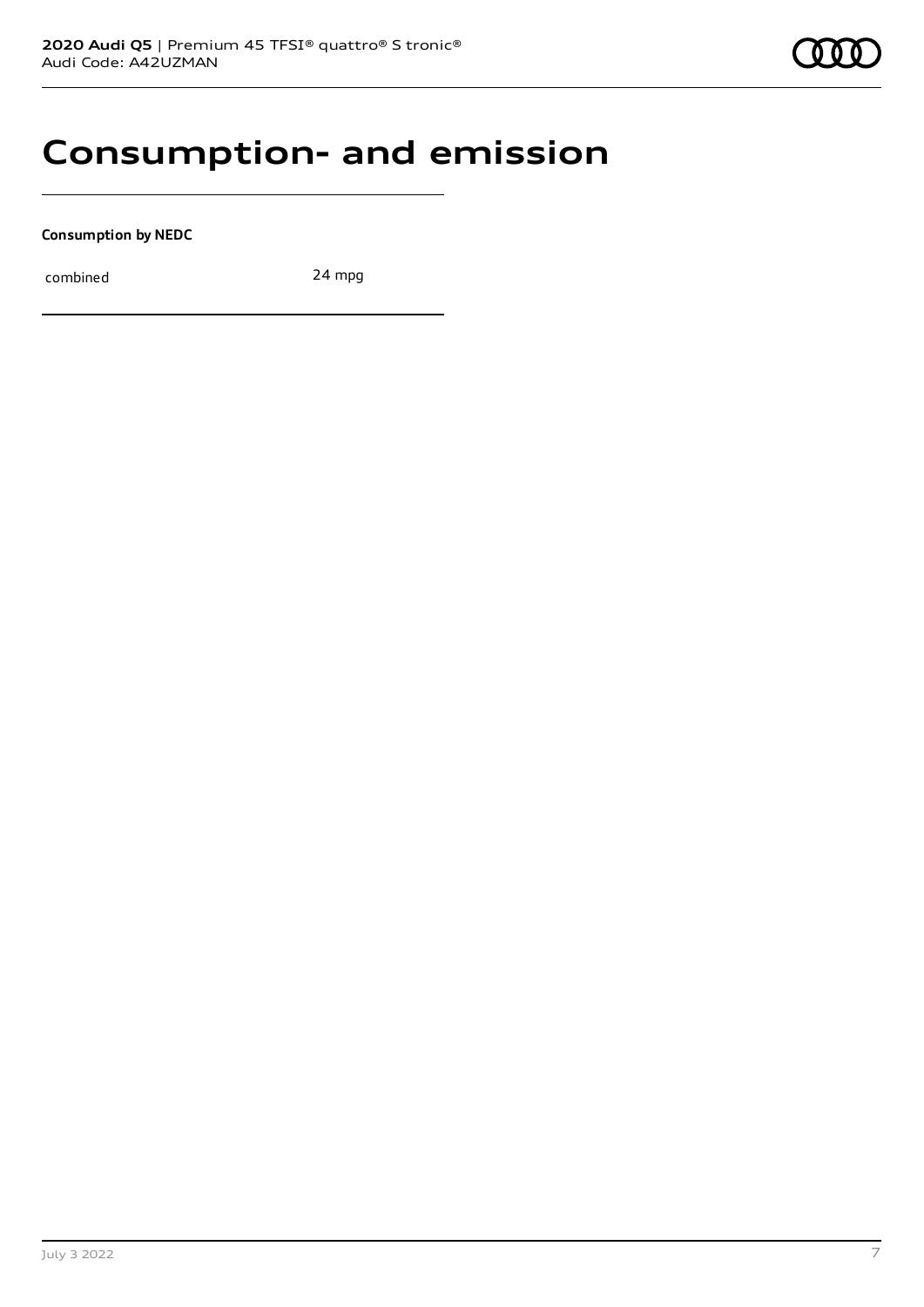

### **Contact**

Dealer **Audi of Fairfield**

435 Commerce Dr 06825 Fairfield CT

Phone: +12033350666 FAX: 2033302746

www: [https://www.fairfieldaudict.com](https://www.fairfieldaudict.com/)